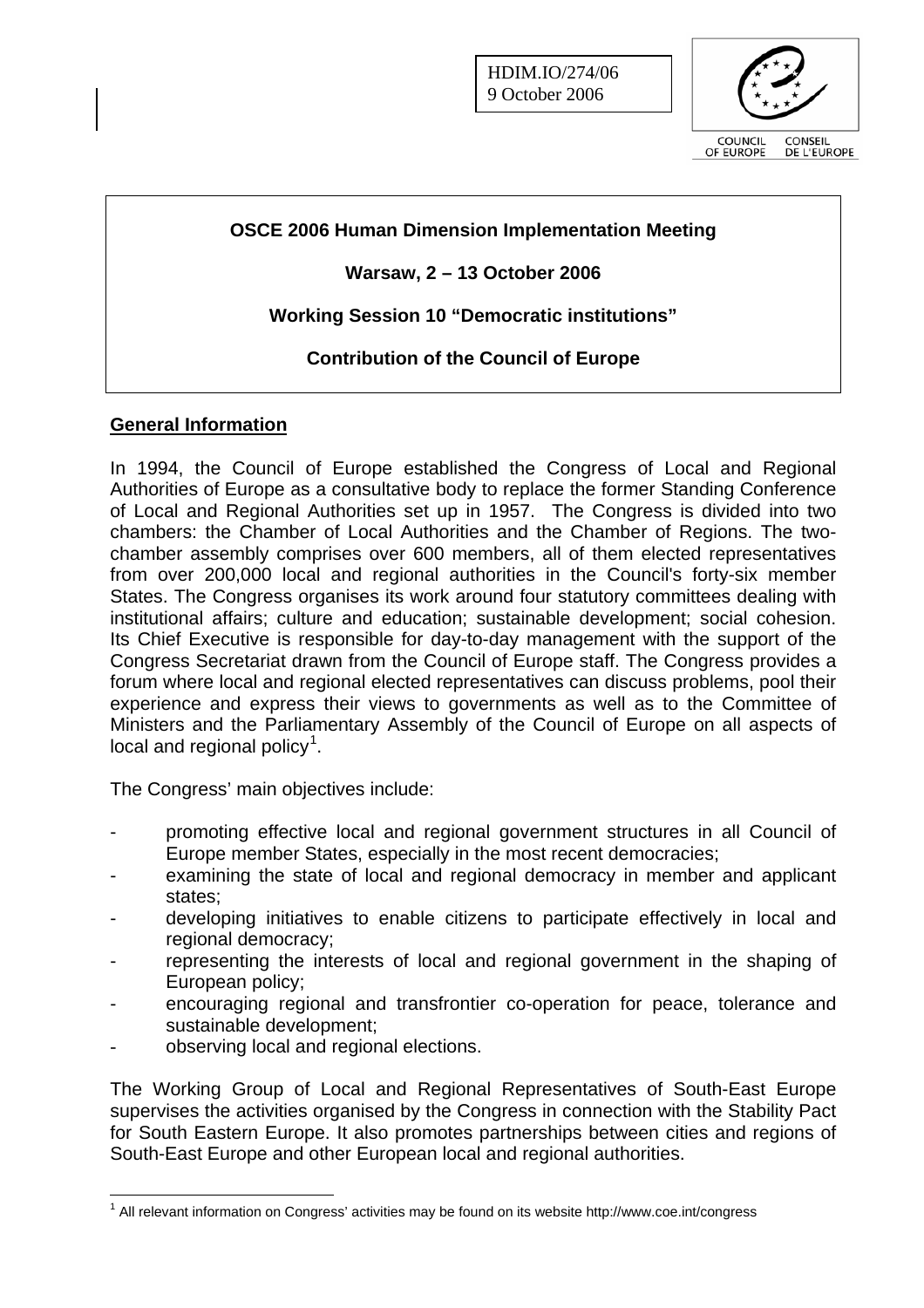In the early 1990s, the Congress created the programme of Local Democracy Agencies (LDAs) to assist local authorities and communities in the former Yugoslavia through partnership arrangements with towns in Western Europe. Whereas initially the LDAs were concerned with aid in crisis situations, their action has henceforth focused more on democratic reforms and local development. Since 1999 the Association of Local Democracy Agencies (ALDA) has co-ordinated the network of LDAs, their partners and the members of the Association. In September 2006, the 12th LDA was set up in Kutaisi (Georgia), the first outside South-East Europe.

The Congress has initiated the establishment of the Network of Associations of Local Authorities of South-East Europe (NALAS), with the aim of developing their competences and capacities to provide services for their members and to represent them more efficiently vis-à-vis the central government.

In addition, the Congress has set up a European Network of Training Organisations for Local and Regional Authorities (ENTO). The ENTO network provides expert support and training for countries interested in exchanging managerial experience and technical skills.

A number of European treaties adopted by the Committee of Ministers were put forward by the Congress and now form the core framework for its activities:

- the European Charter of Local Self-Government (1985) which specifies that effective local self-government is essential to democracy. The Charter serves as a model for legislative reform in new democracies. Some states have already incorporated its principles into their constitutions;
- the European Outline Convention on Transfrontier Co-operation (1980) and its two Additional Protocols which recognise the right of local and regional authorities to co-operate across frontiers in providing public services and environmental protection;
- the European Convention on the Participation of Foreigners in Public Life at Local Level (1992) which puts forward the principle of progressively granting civil and political rights to foreign residents, including the right to vote;
- the European Charter for Regional or Minority Languages (1992) which is aimed at preserving regional and minority languages as a unique component of Europe's cultural heritage, extending their use in law, schools, in public, cultural, economic and social life, and in the media.

### Monitoring Local and Regional Democracy in the Member States of the Council of Europe

In the course of 2005, the Congress has continued to carry out its programme of monitoring the state of local and regional democracy in the member States of the Council of Europe. This activity is undertaken in the form of country-by-country reports and general reports on the implementation of the principles of the European Charter of Local Self-Government.

On the basis of the country reports, and through the Committee of Ministers, the Congress regularly addresses recommendations to the member States (in 2005-2006 to Cyprus, Moldova, Turkey and Liechtenstein). This exercise has paved the way for constructive dialogue with the authorities of the member States. In the framework of this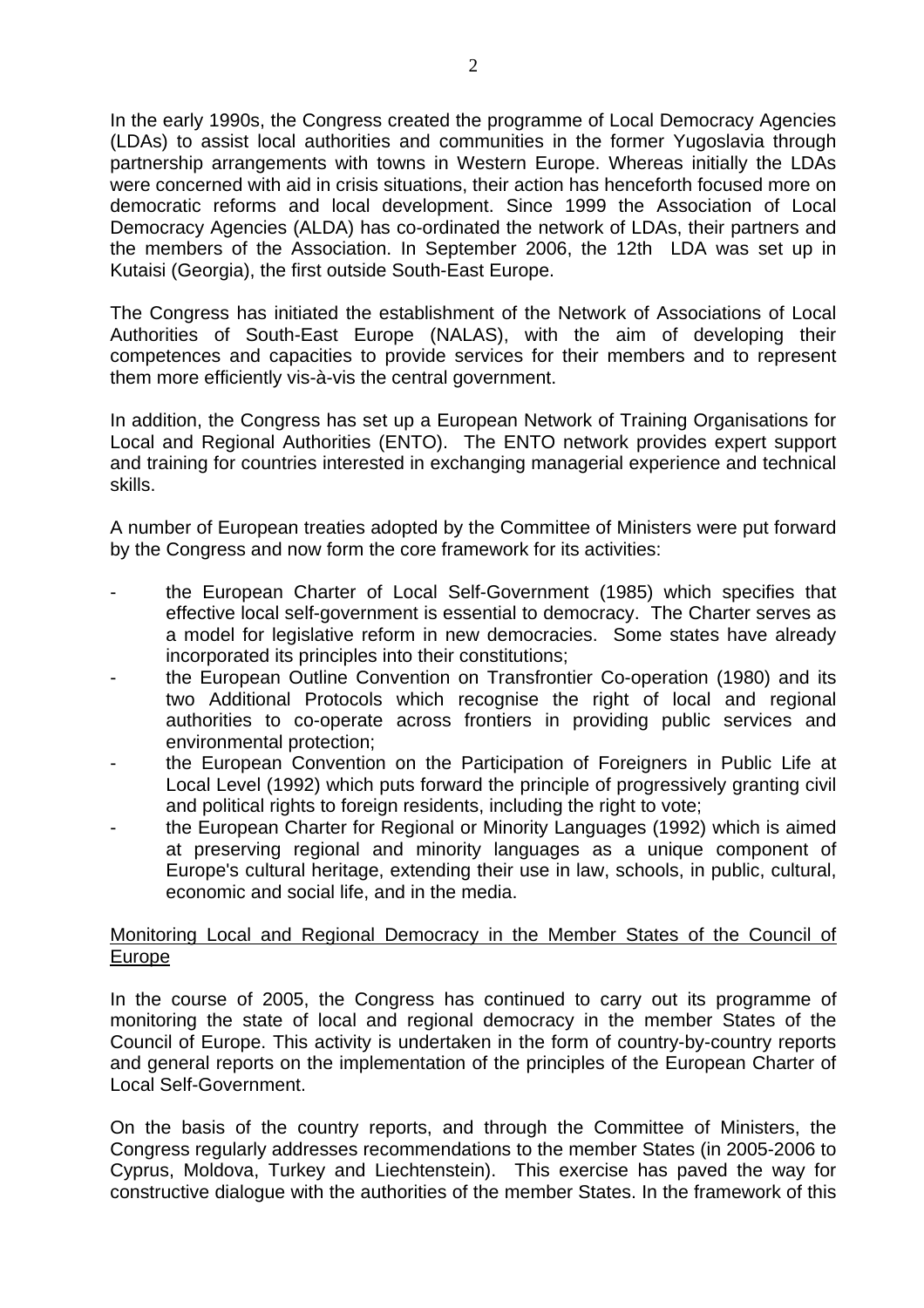process, the Ministers or their representatives responsible for local and regional authorities regularly attend Plenary Sessions of the Congress to report on the progress made by their countries to meet the recommendations of the Congress. High ranking governmental representatives from Sweden, Denmark, Luxembourg, Moldova, the Netherlands, Albania, Norway and Cyprus attended the 2005 Congress' autumn session and the 2006 Congress' plenary session.

To date, the situation of local and/or regional democracy in 40 countries<sup>[2](#page-2-0)</sup> has been examined by the Congress.

Reports on the situation of local and/or regional democracy are currently in progress in the following countries: Slovak Republic, Albania, Bosnia and Herzegovina, Malta, "The former Yugoslav Republik of Macedonia".

In addition, in 2006, the Congress prepared a report on Good Governance in Metropolitan Areas as part of its programme of monitoring of the application of the European Charter of Local Self-government. Further reports on new forms of control over local authorities, the status of capital cities and inter-municipal cooperation as well as an opinion on compatibility of Norwegian legislation with the European Charter of local self-government are currently under preparation.

In 2004-2005, the Chamber of Regions for its part, organised colloquies on regionalisation and regional democracy in Greece and Slovakia.

The Congress reports also provide an input into the Parliamentary Assembly's activities when it prepares its reports on the commitments, based on the conclusions of the Congress Rapporteurs, regarding the situation of local and regional democracy in the countries in question.

The Congress reports also give the Committee of the Regions of the European Union insight into the changes taking place in local and regional democracy in the European Union members States.

The main general problems identified by the Congress throughout its monitoring process can be summarised as follows:

- there is doubt cast on the actual value of the public sphere in general, including the extent of the responsibilities exercised by local and regional authorities;
- there is also a discrepancy between official declarations of determination to implement the Charter and the actual application of the new legislative provisions;
- to a lesser extent, a number of countries supportive of the principles of liberal democracy are having obvious problems in making the requisite adjustments between newly elected local authorities and surviving devolved administrative structures, which in fact often operate at an intermediate level.

 $\overline{a}$ 

<span id="page-2-0"></span><sup>&</sup>lt;sup>2</sup>Albania, Armenia, Azerbaijan, Belgium, Bosnia and Herzegovina, Bulgaria, Croatia, Cyprus, Czech Republic, Denmark, Estonia, Finland, France, Georgia, Germany, Greece, Hungary, Italy, Ireland, Latvia, Lithuania, Liechtenstein, Luxembourg, Malta, Moldova (3 reports), Norway, Poland, Portugal, Romania, Russian Federation (2 reports), San Marino, Serbia and Montenegro, Slovak Republic, Slovenia, Spain, Sweden, "The former Yugoslav Republic of Macedonia", Turkey, Ukraine (2 reports), United Kingdom.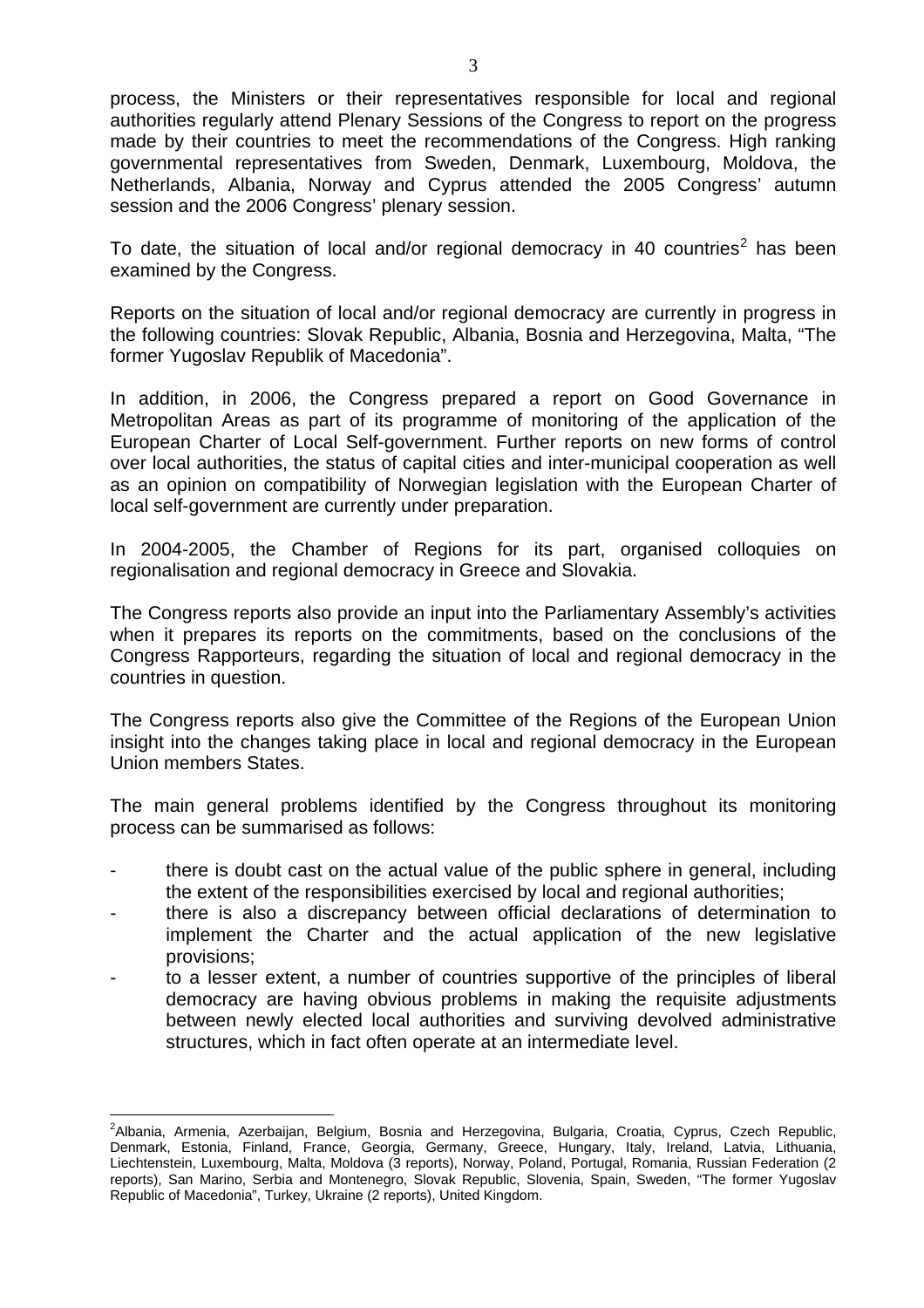A number of specific problems pinpointed by the Congress in a number of countries are related to:

- status of capital cities
- relations between State and local authorities
- competences of local and regional authorities
- local finances
- municipal ownership rights/local property
- consultation process/supervision of local authorities
- territorial reforms
- participation of citizens.

### The Contribution of the Congress to the Electoral Process and Observation Missions

The specificity of the Congress in election observation is to observe local and/or regional election.

Congress observers are elected representatives themselves, with wide-ranging experience in election campaigns, managing municipal and regional affairs and continuously observing the rules of conduct pertaining to political parties.

Most Congress election observation missions are carried out in co-operation with other international organisations, in particular OSCE/ODHIR, ensuring consistency in the approach, methodology employed and findings by the two organizations. Since 2003, 12 out of 23 observation missions were organised in co-operation with OSCE/ODHIR; moreover, the upcoming local elections in Georgia will be observed in close cooperation.

Whilst ODIHR sends extensive teams of election experts to observe the entire electoral process before, during, and after election day - thus being in a position to provide detailed background information - the Congress is more likely to focus on political issues and questions of local democracy. The political experience of Congress observers provides a unique value to the in-depth technical insight into all elements of the electoral process offered by the ODIHR.

The Congress' reports and Recommendations on the observation of elections are discussed and adopted by the Congress. Strong efforts are currently being made to ensure their implementation (in particular, through the monitoring of local and regional democracy). These Recommendations are also forwarded to the Council of Europe's Committee of Ministers and Parliamentary Assembly, as well as to those national authorities concerned.

As of September 2005, the Congress has monitored local elections in: Armenia (September and October 2005), Russian Federation – Chechen Republic (November 2005), Moldova (November and December 2005), Palestinian Territories (December 2005), Ukraine (March 2006) as well as the Constitutional Referendum in Armenia (November 2005) and the Referendum on the status of the state in Montenegro (May 2006).

The Congress will observe the upcoming elections: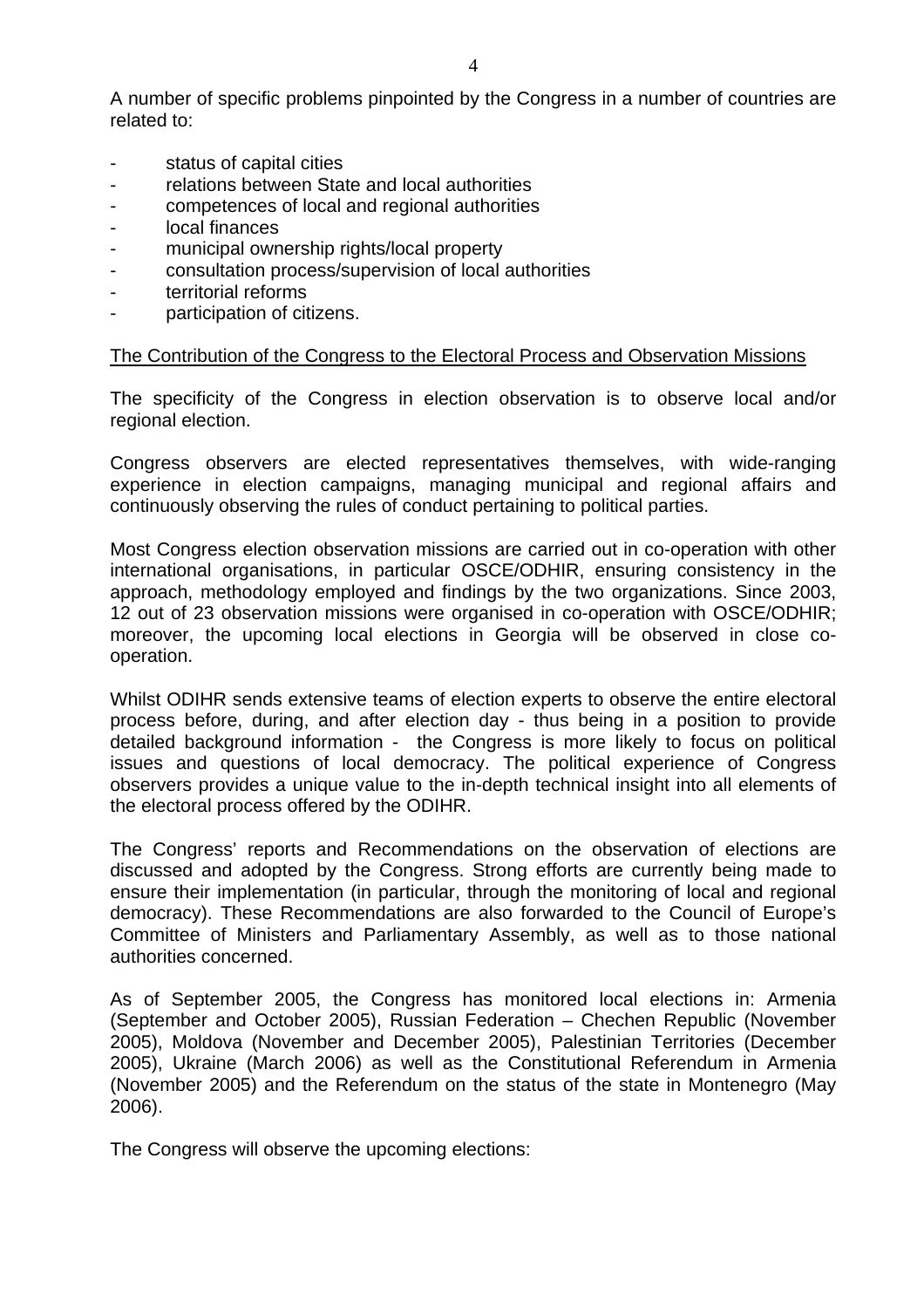- Local elections in Georgia on 5 October 2006, in close co-operation with OSCE/ODIHR
- Repeat municipal elections in Azerbaijan on 6 October 2006.

The Congress is prepared to continue its co-operation with OSCE/ODHIR in election observation with the aim of ensuring consistency of findings among international observer organisations. The co-operation in the observance of local and/or regional elections could be institutionalised through a memorandum of understanding between the Congress and the OSCE .

#### Congress Activities in the Field of Citizenship and Political Rights

Local, or 'grass-root' democracy, which is central to the Congress' work, has been very important in the promotion of responsible citizenship and participation in public life. The Congress has thus always paid particular attention to certain categories of the population who often experience difficulties in exercising their political rights; for example, young people, the poor, minorities, migrants or foreign residents.

The Congress is convinced that citizen participation and their readiness to assume responsibilities in public affairs is closely dependent upon the state of local selfgovernment in the country. Where local self-government is well developed and local authorities have real decision-making powers and sufficient means to carry out the tasks entrusted to them, citizens identify with their community.

In 1992, the Council of Europe adopted the Convention on the Participation of Foreigners in Public Life at Local Level, initially put forward by the Congress. Currently ratified by only 8 of the 46 Member States<sup>[3](#page-4-0)</sup>, however, it clearly lacks publicity. Nevertheless, the European Union is already successfully implementing its principles for EU citizens residing in other EU member States.

As a follow-up to a conference organised on this issue in Stuttgart on 15-16 September 2003, the Congress adopted Recommendation 153 (2004) concerning the successful integration of foreigners at local level as well as improved recognition of the role of local authorities and increased support for their efforts in this respect. It has launched a Network of cities for co-operation on these issues and has published a draft Manual for local authorities on local consultative structures for foreigners as proposed by the Convention on Foreigners' Participation in Local Public Life.

On 11-12 September 2006 in Dublin, the Congress, in partnership with the City of Stuttgart and the European Foundation for the Improvement of Living and Working Conditions, launched a network of European Cities for Local Integration Policy (CLIP). The CLIP network, which will bring together circa 30 cities, will seek to evaluate local policy and practice as regards migrants in order to come up with responses based on the sharing and analyses of experiences. As a follow-up to the  $4<sup>th</sup>$  Forum of Cities and Regions of South-East Europe (Prijedor, 22-23 September 2003), the Congress adopted Recommendation 146 (2004) concerning the sustainable return of refugees and displaced persons in South-East Europe and the role of local and regional authorities in this respect. Several cities presented case studies addressing these problems and investigating possible solutions.

<span id="page-4-0"></span> $\overline{a}$  $3$  Albania, Denmark, Finland, Iceland, Italy, Netherlands, Norway, Sweden